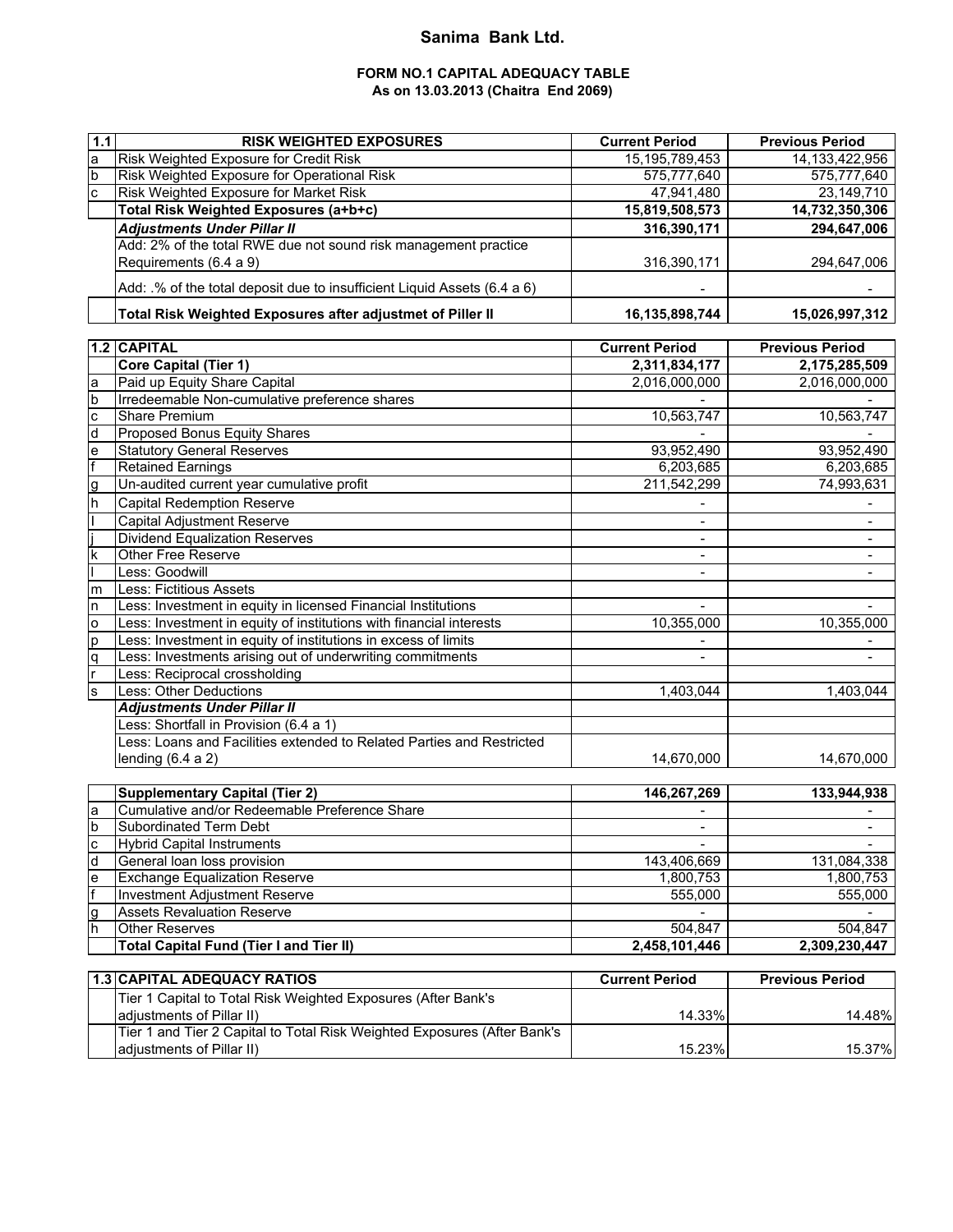# **FORM NO.2 RISK WEIGHTED EXPOSURE FOR CREDIT RISK As on 13.03.2013 (Chaitra End 2069)**

| A. Balance Sheet Exposures                                                     | <b>Book Value</b> | <b>Specific Provision</b> | <b>Eligible CRM</b>      | <b>Net Value</b>         | <b>Risk Weight</b> | <b>Risk Weighted Exposures</b> |
|--------------------------------------------------------------------------------|-------------------|---------------------------|--------------------------|--------------------------|--------------------|--------------------------------|
|                                                                                |                   | b                         | c                        | d=a-b-c                  | e                  | f=d*e                          |
| Cash Balance                                                                   | 369,576,779       |                           |                          | 369,576,779              | 0%                 | $\sim$                         |
| Balance With Nepal Rastra Bank                                                 | 1,786,250,324     |                           |                          | 1,786,250,324            | 0%                 | $\sim$                         |
| Investment in Nepalese Government Securities                                   | 2,401,027,055     |                           |                          | 2,401,027,055            | 0%                 | $\sim$                         |
| All Claims on Government of Nepal                                              | 26,913,241        |                           |                          | 26,913,241               | 0%                 | $\epsilon$                     |
| Investment in Nepal Rastra Bank securities                                     |                   |                           |                          |                          | 0%                 | ä,                             |
| All claims on Nepal Rastra Bank                                                | ÷.                |                           |                          |                          | 0%                 | $\sim$                         |
| Claims on Foreign Government and Central Bank (ECA 0-1)                        | ÷.                |                           |                          | $\sim$                   | 0%                 | $\sim$                         |
| Claims on Foreign Government and Central Bank (ECA -2)                         | $\sim$            |                           | $\sim$                   | ÷.                       | 20%                | $\sim$                         |
| Claims on Foreign Government and Central Bank (ECA -3)                         | $\sim$            |                           | $\sim$                   | $\overline{\phantom{a}}$ | 50%                | $\sim$                         |
| Claims on Foreign Government and Central Bank (ECA-4-6)                        | $\sim$            |                           | $\sim$                   | $\overline{\phantom{a}}$ | 100%               | $\sim$                         |
| Claims on Foreign Government and Central Bank (ECA -7)                         |                   |                           |                          |                          | 150%               |                                |
| Claims On BIS, IMF, ECB, EC and on Multilateral                                |                   |                           |                          |                          |                    |                                |
| Development Banks (MDB's) recognized by the framework                          |                   |                           |                          |                          | 0%                 |                                |
| Claims on Other Multilateral Development Banks                                 | $\sim$            |                           | $\sim$                   | $\sim$                   | 100%               | $\sim$                         |
| Claims on Public Sector Entity (ECA 0-1)                                       | ÷.                |                           | ÷.                       | $\sim$                   | 20%                | $\sim$                         |
| Claims on Public Sector Entity (ECA 2)                                         |                   |                           | ä,                       |                          | 50%                | ×.                             |
| Claims on Public Sector Entity (ECA 3-6)                                       |                   |                           | $\sim$                   |                          | 100%               |                                |
| Claims on Public Sector Entity (ECA 7)                                         | 50,000,000        |                           | $\sim$                   | 50,000,000               | 150%               | 75,000,000                     |
| Claims on domestic banks that meet capital adequacy requirements               | 405,349,424       |                           | $\sim$                   | 405,349,424              | 20%                | 81,069,885                     |
|                                                                                |                   |                           |                          |                          |                    |                                |
| Claims on domestic banks that do not meet capital adequacy requirements        | 65,399,960        | 422.838                   | $\sim$                   | 64,977,122               | 100%               | 64,977,122                     |
| Claims on foreign bank (ECA Rating 0-1)                                        | 183,276,285       |                           | ×.                       | 183,276,285              | 20%                | 36,655,257                     |
| Claims on foreign bank (ECA Rating 2)                                          |                   |                           | ٠                        |                          | 50%                |                                |
| Claims on foreign bank (ECA Rating 3-6)                                        | $\sim$            |                           | $\sim$                   | ÷.                       | 100%               | $\sim$                         |
| Claims on foreign bank (ECA Rating 7)                                          | ÷.                |                           | $\sim$                   | ÷.                       | 150%               | $\sim$                         |
| Claims on foreign bank incorporated in SAARC region operating with a           |                   |                           |                          |                          |                    |                                |
| buffer of 1% above their respective regulatory capital requirement             | 69,438,444        |                           |                          | 69,438,444               | 20%                | 13,887,689                     |
| Claims on Domestic Corporates                                                  | 8,564,440,034     |                           | 17,955,272               | 8,546,484,762            | 100%               | 8,546,484,762                  |
| Claims on Foreign Corporates (ECA 0-1)                                         |                   |                           |                          |                          | 20%                |                                |
| Claims on Foreign Corporates (ECA 2)                                           |                   |                           | $\sim$                   |                          | 50%                |                                |
| Claims on Foreign Corporates (ECA 3-6)                                         | $\sim$            |                           | $\sim$                   | ÷.                       | 100%               | $\sim$                         |
| Claims on Foreign Corporates (ECA 7)                                           | ÷.                |                           | $\sim$                   | ÷.                       | 150%               |                                |
| Regulatory Retail Portfolio (Not Overdue)                                      | 3,614,822,964     |                           | 109.917.962              | 3,504,905,002            | 75%                | 2,628,678,752                  |
| Claims Fullfilling all criterion of regulatory retail except granularity       |                   |                           | $\sim$                   | $\overline{\phantom{a}}$ | 100%               |                                |
| Claims secured by residential properties                                       | 757,261,351       |                           | $\sim$                   | 757,261,351              | 60%                | 454,356,811                    |
| Claims not fully secured by residential properties                             |                   |                           |                          |                          | 150%               |                                |
| Claims secured by residential properties (Overdue)                             | 66,041,568        | 1,314,242                 | $\overline{\phantom{a}}$ | 64,727,326               | 100%               | 64,727,326                     |
| Claims secured by Commercial real estate                                       |                   |                           | $\sim$                   | 265,293,107              | 100%               | 265,293,107                    |
|                                                                                | 265,293,107       |                           |                          |                          |                    |                                |
| Past due claims (except for claim secured by residential properties)           | 8,572,806         | 1,334,258                 |                          | 7,238,548                | 150%               | 10,857,822                     |
| <b>High Risk Claims</b>                                                        | 703,270,786       | 817.489                   | 26,940,709               | 675,512,588              | 150%               | 1,013,268,882                  |
| Investments in equity and other capital instruments of institutions listed in  |                   |                           |                          |                          |                    |                                |
| the stock exchange                                                             |                   |                           |                          |                          | 100%               |                                |
| Investments in equity and other capital instruments of institutions not listed |                   |                           |                          |                          |                    |                                |
| in the stock exchange                                                          | 100.000           | $\sim$                    |                          | 100,000                  | 150%               | 150,000                        |
| Staff loan secured by residential property                                     | 60,689,453        |                           |                          | 60,689,453               | 60%                | 36,413,672                     |
| Interest Receivable / Claim on Govt. Securities                                | 22,742,043        |                           | $\sim$                   | 22,742,043               | 0%                 |                                |
| Cash & Cash in Transit Items in process of collection                          | 256.487.179       |                           | $\sim$                   | 256.487.179              | 20%                | 51.297.436                     |
| Other Assets (as per attachment)                                               | 914,457,466       | 69,662,791                | ÷.                       | 844,794,675              | 100%               | 844,794,675                    |
| <b>TOTAL</b>                                                                   | 20,591,410,269    | 73,551,618                | 154,813,943              | 20,363,044,708           |                    | 14,187,913,198                 |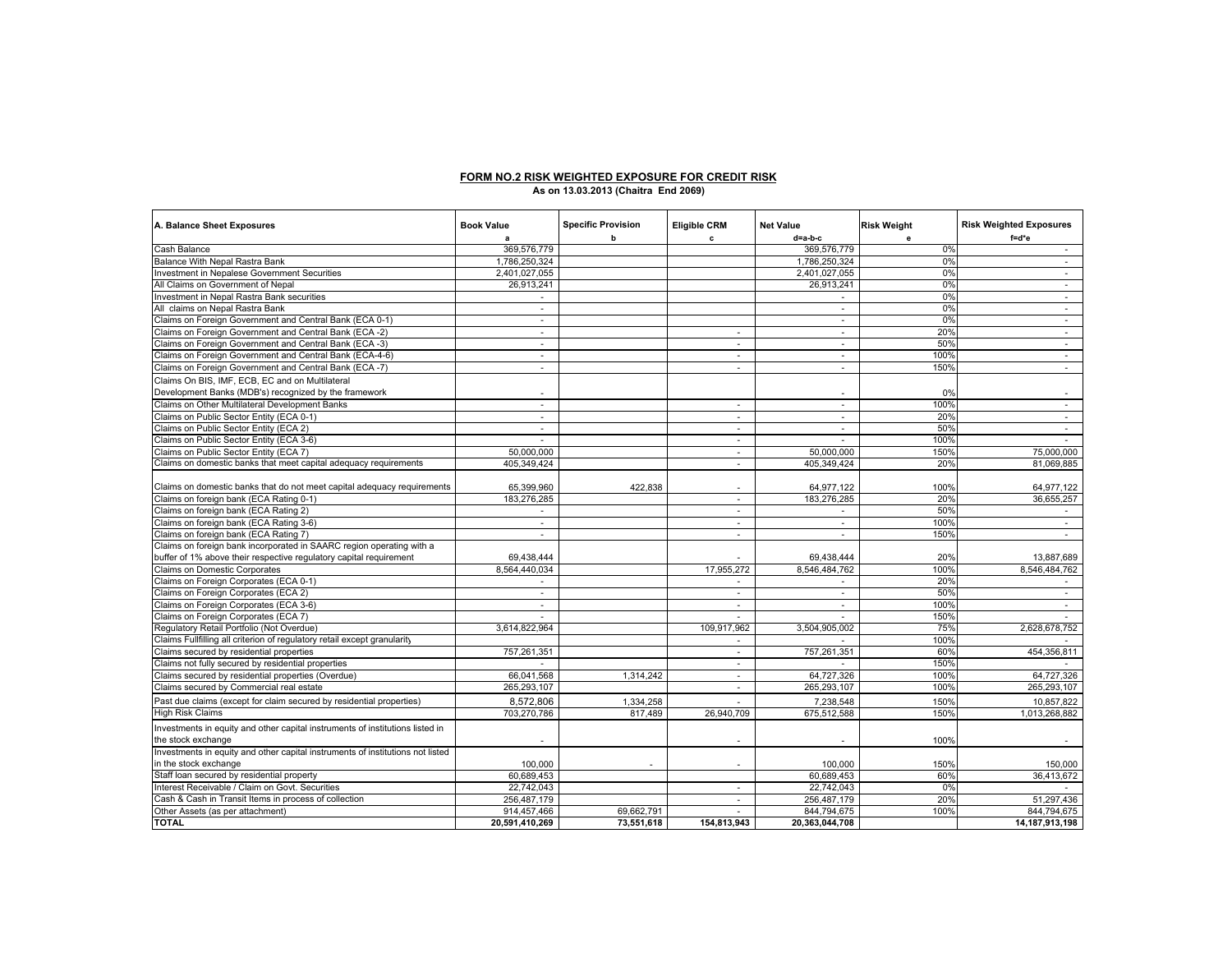| As on 13.03.2013 (Chaitra End 2069)                                                       |                         |                           |                          |                          |                    |                                |
|-------------------------------------------------------------------------------------------|-------------------------|---------------------------|--------------------------|--------------------------|--------------------|--------------------------------|
| <b>B. Off Balance Sheet Exposures</b>                                                     | <b>Gross Book Value</b> | <b>Specific Provision</b> | <b>Eligible CRM</b>      | <b>Net Value</b>         | <b>Risk Weight</b> | <b>Risk Weighted Exposures</b> |
|                                                                                           | a                       | b                         | c                        | d=a-b-c                  | е                  | f=d*e                          |
| Revocable Commitments                                                                     |                         |                           |                          |                          | 0%                 |                                |
| <b>Bills Under Collection</b>                                                             |                         |                           |                          |                          | 0%                 | $\sim$                         |
| Forward Foreign Exchange Contract Liabilities                                             |                         |                           |                          |                          | 10%                |                                |
| LC Commitments With Original Maturity Up to 6 months Domestic                             |                         |                           |                          |                          |                    |                                |
| Counterparty                                                                              | 437,675,956.23          |                           | 24,724,000.00            | 412,951,956.23           | 20%                | 82,590,391.25                  |
| Foreign Counterparty (ECA Rating 0-1)                                                     |                         |                           |                          |                          | 20%                |                                |
| Foreign Counterparty (ECA Rating 2)                                                       | ٠                       |                           | $\overline{\phantom{a}}$ | ٠                        | 50%                | $\sim$                         |
| Foreign Counterparty (ECA Rating 3-6)                                                     |                         |                           | ٠                        |                          | 100%               |                                |
| Foreign Counterparty (ECA Rating 7)                                                       | $\sim$                  |                           | $\overline{\phantom{a}}$ |                          | 150%               | $\sim$                         |
| LC Commitments With Original Maturity Over 6 months Domestic                              |                         |                           |                          |                          |                    |                                |
| Counterparty                                                                              |                         |                           | ٠                        | $\overline{\phantom{a}}$ | 50%                | $\sim$                         |
| Foreign Counterparty (ECA Rating 0-1)                                                     | $\sim$                  |                           | ٠                        | $\overline{\phantom{a}}$ | 20%                | ٠                              |
| Foreign Counterparty (ECA Rating 2)                                                       | $\sim$                  |                           | $\mathbf{r}$             |                          | 50%                | $\sim$                         |
| Foreign Counterparty (ECA Rating 3-6)                                                     |                         |                           | ٠                        |                          | 100%               | $\sim$                         |
| Foreign Counterparty (ECA Rating 7)                                                       |                         |                           |                          |                          | 150%               | ٠                              |
| Bid Bond, Performance Bond and Counter quarantee Domestic                                 |                         |                           |                          |                          |                    |                                |
| Counterparty                                                                              | 539,616,695             |                           | 23,321,908               | 516,294,787              | 50%                | 258, 147, 394                  |
| Foreign Counterparty (ECA Rating 0-1)                                                     | ٠                       |                           | $\mathbf{r}$             | $\sim$                   | 20%                | $\sim$                         |
| Foreign Counterparty (ECA Rating 2)                                                       | $\sim$                  |                           | $\mathbf{r}$             |                          | 50%                | $\sim$                         |
| Foreign Counterparty (ECA Rating 3-6)                                                     | $\sim$                  |                           | ٠                        |                          | 100%               | $\sim$                         |
| Foreign Counterparty (ECA Rating 7)                                                       |                         |                           | ٠                        |                          | 150%               | $\sim$                         |
| Underwriting commitments                                                                  | ÷.                      |                           | $\sim$                   | $\sim$                   | 50%                | $\sim$                         |
| Lending of Bank's Securities or Posting of Securities as collateral                       | $\sim$                  |                           | $\sim$                   | $\sim$                   | 100%               | $\sim$                         |
| Repurchase Agreements, Assets sale with recourse                                          | $\sim$                  |                           | $\sim$                   | $\sim$                   | 100%               | $\sim$                         |
| Advance Payment Guarantee                                                                 | 116,868,300             |                           | 3,249,346                | 113,618,954              | 100%               | 113,618,954                    |
| <b>Financial Guarantee</b>                                                                |                         |                           |                          |                          | 100%               |                                |
| Acceptances and Endorsements                                                              |                         |                           |                          |                          | 100%               |                                |
| Unpaid portion of Partly paid shares and Securities                                       |                         |                           | $\overline{\phantom{a}}$ |                          | 100%               |                                |
| Irrevocable Credit commitments (Short Term)                                               | 1,281,206,647           |                           |                          | 1,281,206,647            | 20%                | 256.241.329                    |
| Irrevocable Credit commitments (Long Term)                                                | 356,247,161             |                           |                          | 356,247,161              | 50%                | 178,123,581                    |
|                                                                                           |                         |                           |                          |                          |                    |                                |
| Claims on foreign bank incorporated in SAARC region operating with a                      |                         |                           |                          |                          |                    |                                |
| buffer of 1% above their respective regulatory capital requirement                        |                         |                           |                          |                          | 20%                |                                |
| <b>Other Contingent Liabilities</b>                                                       | 122,188,106             |                           | 3,033,500                | 119,154,606              | 100%               | 119,154,606                    |
| <b>Unpaid Guarantee Claims</b>                                                            |                         |                           |                          |                          | 200%               |                                |
| TOTAL                                                                                     | 2,853,802,865           | $\blacksquare$            | 54,328,754               | 2,799,474,111            |                    | 1,007,876,255                  |
| Total RWE for credit Risk Before Adjustment (A) +(B)                                      | 23,445,213,134          | 73,551,618                | 209,142,697              | 23,162,518,819           |                    | 15,195,789,453                 |
| <b>Adjustments under Pillar II</b>                                                        |                         |                           |                          |                          |                    |                                |
| Add: 10% of the loan and facilities in excess of Single Obligor Limits                    |                         |                           |                          |                          |                    |                                |
|                                                                                           |                         |                           |                          |                          |                    |                                |
| (6.4 a 3)                                                                                 |                         |                           |                          |                          |                    |                                |
| Add: 1% of the contract (sale) value in case of the sale of credit with                   |                         |                           |                          |                          |                    |                                |
| recourse $(6.4 a 4)$<br>Total RWE for Credit Risk (After bank's Adjustments of Pillar II) |                         |                           |                          |                          |                    |                                |
|                                                                                           |                         |                           |                          |                          |                    |                                |

#### **FORM NO.2 RISK WEIGHTED EXPOSURE FOR CREDIT RISK**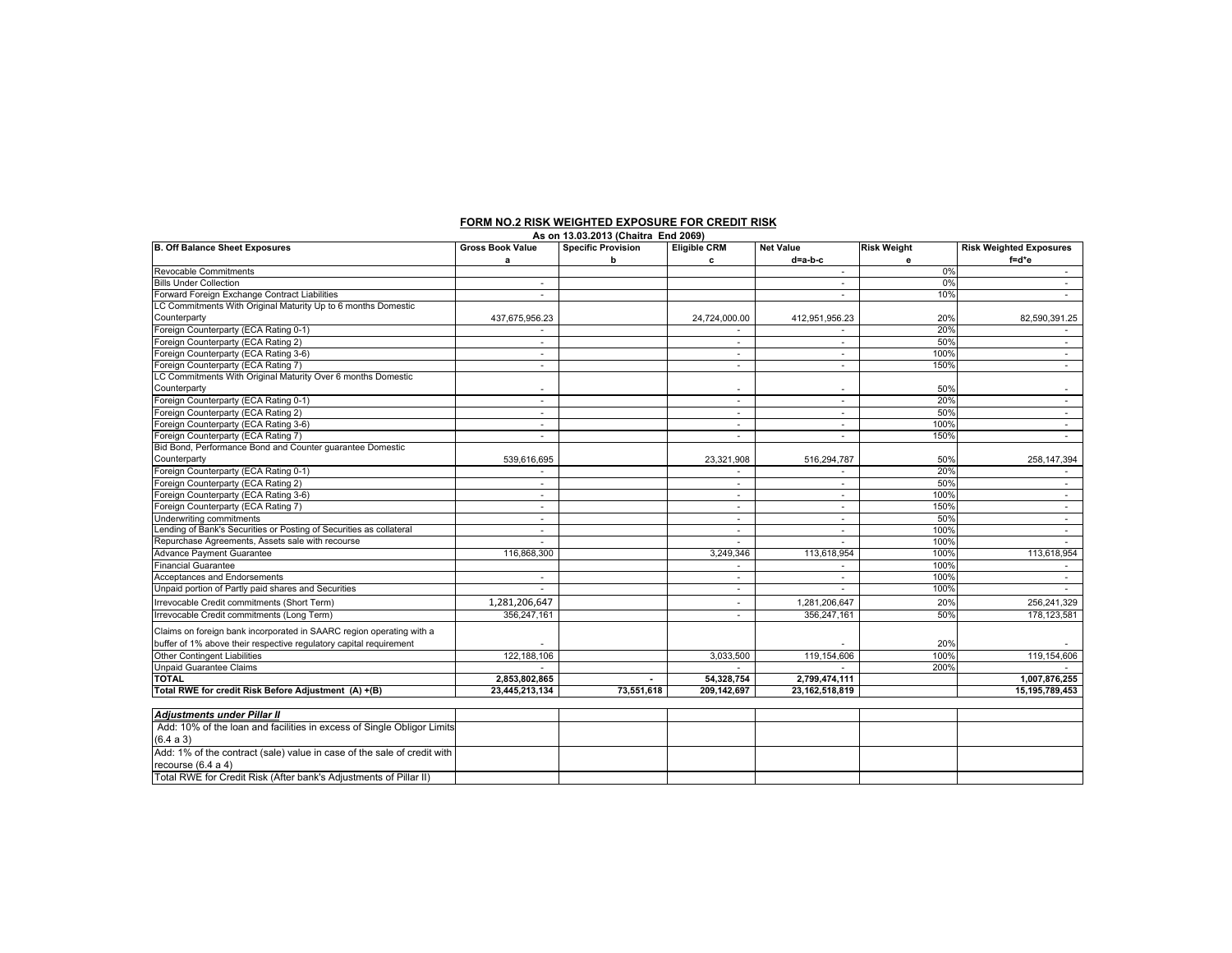### **FORM NO.3 ELIGIBLE CREDIT RISK MITIGANTS As on 13.03.2013 (Chaitra End 2069)**

| <b>Credit Exposures</b>                                                                                                                    | Deposits with Bank           | Deposits with<br>other banks/FI | Gold          | <b>Govt.&amp; NRB Securities</b> | G'tee of Govt.<br>of Nepal | Sec/G'tee of other G'tee of domestic<br>Sovereigns | banks                    | G'tee of<br><b>MDBs</b>  | Sec/G'tee of Foreign<br><b>Banks</b> | Total                        |
|--------------------------------------------------------------------------------------------------------------------------------------------|------------------------------|---------------------------------|---------------|----------------------------------|----------------------------|----------------------------------------------------|--------------------------|--------------------------|--------------------------------------|------------------------------|
|                                                                                                                                            | (a)                          | (b)                             | (c)           | (d)                              | (e)                        | (f)                                                | (g)                      | (h)                      | (1)                                  |                              |
| <b>Balance Sheet Exposures</b><br>Claims on Foreign Government and Central Bank (ECA -2)                                                   |                              |                                 |               |                                  |                            |                                                    |                          |                          |                                      | $\sim$                       |
| Claims on Foreign Government and Central Bank (ECA -3)                                                                                     |                              |                                 |               |                                  |                            |                                                    |                          |                          |                                      | ÷.                           |
| Claims on Foreign Government and Central Bank (ECA-4-6)                                                                                    |                              |                                 |               |                                  |                            |                                                    |                          |                          |                                      | $\sim$                       |
| Claims on Foreign Government and Central Bank (ECA -7)                                                                                     |                              |                                 |               |                                  |                            |                                                    |                          |                          |                                      | $\sim$                       |
| Claims on Other Multilateral Development Banks                                                                                             |                              |                                 |               |                                  |                            |                                                    |                          |                          |                                      | $\sim$                       |
| Claims on Public Sector Entity (ECA 0-1)                                                                                                   |                              |                                 |               |                                  |                            |                                                    |                          |                          |                                      | $\tau_{\rm{c}}$              |
| Claims on Public Sector Entity (ECA 2)                                                                                                     |                              |                                 |               |                                  |                            |                                                    |                          |                          |                                      | ÷                            |
| Claims on Public Sector Entity (ECA 3-6)<br>Claims on Public Sector Entity (ECA 7)                                                         |                              |                                 |               |                                  |                            |                                                    |                          |                          |                                      | $\sim$                       |
|                                                                                                                                            |                              |                                 |               |                                  |                            |                                                    |                          |                          |                                      |                              |
| Claims on domestic banks that meet capital adequacy requirements                                                                           |                              |                                 |               |                                  |                            |                                                    |                          |                          |                                      | $\sim$                       |
| Claims on domestic banks that do not meet capital adequacy requirements                                                                    |                              |                                 |               |                                  |                            |                                                    |                          |                          |                                      |                              |
| Claims on foreign bank (ECA Rating 0-1)                                                                                                    |                              |                                 |               |                                  |                            |                                                    |                          |                          |                                      | $\sim$                       |
| Claims on foreign bank (ECA Rating 2)                                                                                                      |                              |                                 |               |                                  |                            |                                                    |                          |                          |                                      | τ                            |
| Claims on foreign bank (ECA Rating 3-6)                                                                                                    |                              |                                 |               |                                  |                            |                                                    |                          |                          |                                      | $\sim$                       |
| Claims on foreign bank (ECA Rating 7)                                                                                                      |                              |                                 |               |                                  |                            |                                                    |                          |                          |                                      | $\sim$                       |
| Claims on foreign bank incorporated in SAARC region operating with a<br>buffer of 1% above their respective regulatory capital requirement |                              |                                 |               |                                  |                            |                                                    |                          |                          |                                      |                              |
| Claims on Domestic Corporates                                                                                                              | 17,955,272                   |                                 |               |                                  |                            |                                                    |                          |                          |                                      | 17,955,272                   |
| Claims on Foreign Corporates (ECA 0-1)                                                                                                     |                              |                                 |               |                                  |                            |                                                    |                          |                          |                                      |                              |
| Claims on Foreign Corporates (ECA 2)                                                                                                       |                              |                                 |               |                                  |                            |                                                    |                          |                          |                                      | $\sim$                       |
| Claims on Foreign Corporates (ECA 3-6)                                                                                                     |                              |                                 |               |                                  |                            |                                                    |                          |                          |                                      | $\sim$                       |
| Claims on Foreign Corporates (ECA 7)                                                                                                       |                              |                                 |               |                                  |                            |                                                    |                          |                          |                                      | $\sim$                       |
| Regulatory Retail Portfolio (Not Overdue)                                                                                                  | 55,462,662                   |                                 | 54,455,300    |                                  |                            |                                                    |                          |                          |                                      | 109,917,962                  |
|                                                                                                                                            |                              |                                 |               |                                  |                            |                                                    |                          |                          |                                      |                              |
| Claims Fullfilling all criterion of regulatory retail except granularity                                                                   |                              |                                 |               |                                  |                            |                                                    |                          |                          |                                      | $\sim$                       |
| Claims secured by residential properties<br>Claims not fully secured by residential properties                                             |                              |                                 |               |                                  |                            |                                                    |                          |                          |                                      | $\sim$                       |
| Claims secured by residential properties (Overdue)                                                                                         |                              |                                 |               |                                  |                            |                                                    |                          |                          |                                      | $\sim$                       |
| Claims secured by Commercial real estate                                                                                                   |                              |                                 |               |                                  |                            |                                                    |                          |                          |                                      | $\sim$                       |
|                                                                                                                                            |                              |                                 |               |                                  |                            |                                                    |                          |                          |                                      |                              |
| Past due claims (except for claim secured by residential properties)                                                                       |                              |                                 |               |                                  |                            |                                                    |                          |                          |                                      |                              |
| <b>High Risk Claims</b>                                                                                                                    | 26,359,709                   |                                 | 581,000       |                                  |                            |                                                    |                          |                          |                                      | 26,940,709                   |
| Investments in equity and other capital instruments of institutions listed in                                                              |                              |                                 |               |                                  |                            |                                                    |                          |                          |                                      |                              |
| the stock exchange                                                                                                                         |                              |                                 |               |                                  |                            |                                                    |                          |                          |                                      |                              |
| Investments in equity and other capital instruments of institutions not listed                                                             |                              |                                 |               |                                  |                            |                                                    |                          |                          |                                      |                              |
| in the stock exchange                                                                                                                      |                              |                                 |               |                                  |                            |                                                    |                          |                          |                                      |                              |
| Other Assets (as per attachment)<br>Total                                                                                                  | 99,777,643                   | $\sim$                          | 55,036,300    | ÷                                | ٠                          | ÷                                                  | $\overline{\phantom{a}}$ | ٠                        | ÷                                    | 154,813,943                  |
| Off Balance Sheet Exposures                                                                                                                |                              |                                 |               |                                  |                            |                                                    |                          |                          |                                      |                              |
| Forward Foreign Exchange Contract                                                                                                          |                              |                                 |               |                                  |                            |                                                    |                          |                          |                                      | $\sim$                       |
| LC Commitments With Original Maturity Up to 6 months (domestic                                                                             |                              |                                 |               |                                  |                            |                                                    |                          |                          |                                      |                              |
| Counterparty)                                                                                                                              | 24,724,000                   |                                 |               |                                  |                            |                                                    |                          |                          |                                      | 24,724,000                   |
| ECA Rating 0-1                                                                                                                             |                              |                                 |               |                                  |                            |                                                    |                          |                          |                                      |                              |
| ECA Rating 2                                                                                                                               |                              |                                 |               |                                  |                            |                                                    |                          |                          |                                      | $\sim$                       |
| ECA Rating 3-6                                                                                                                             |                              |                                 |               |                                  |                            |                                                    |                          |                          |                                      | $\sim$                       |
| ECA Rating 7                                                                                                                               |                              |                                 |               |                                  |                            |                                                    |                          |                          |                                      | $\sim$                       |
|                                                                                                                                            |                              |                                 |               |                                  |                            |                                                    |                          |                          |                                      |                              |
| LC Commitments With Original Maturity Over 6 months (domestic)                                                                             |                              |                                 |               |                                  |                            |                                                    |                          |                          |                                      |                              |
| ECA Rating 0-1<br>ECA Rating 2                                                                                                             |                              |                                 |               |                                  |                            |                                                    |                          |                          |                                      | $\sim$<br>$\sim$             |
| ECA Rating 3-6                                                                                                                             |                              |                                 |               |                                  |                            |                                                    |                          |                          |                                      | ÷.                           |
| ECA Rating 7                                                                                                                               |                              |                                 |               |                                  |                            |                                                    |                          |                          |                                      | ÷.                           |
| Bid Bond, Performance Bond and Counter Guarantee Domestic                                                                                  |                              |                                 |               |                                  |                            |                                                    |                          |                          |                                      |                              |
| Counterparty                                                                                                                               | 23,321,908                   |                                 |               |                                  |                            |                                                    |                          |                          |                                      | 23,321,908                   |
| ECA Rating 0-1                                                                                                                             |                              |                                 |               |                                  |                            |                                                    |                          |                          |                                      |                              |
| ECA Rating 2                                                                                                                               |                              |                                 |               |                                  |                            |                                                    |                          |                          |                                      |                              |
| ECA Rating 3-6                                                                                                                             |                              |                                 |               |                                  |                            |                                                    |                          |                          |                                      | $\sim$                       |
| ECA Rating 7                                                                                                                               |                              |                                 |               |                                  |                            |                                                    |                          |                          |                                      | $\sim$                       |
| Guarantee Invoked but yet not honoured                                                                                                     |                              |                                 |               |                                  |                            |                                                    |                          |                          |                                      | $\sim$                       |
| Underwriting commitments                                                                                                                   |                              |                                 |               |                                  |                            |                                                    |                          |                          |                                      | $\sim$                       |
| Lending of Bank's Securities or Posting of Securities as collateral                                                                        |                              |                                 |               |                                  |                            |                                                    |                          |                          |                                      |                              |
| Repurchase Agreements, Assets sale with recourse (including repo/                                                                          |                              |                                 |               |                                  |                            |                                                    |                          |                          |                                      |                              |
| reverse repo)                                                                                                                              |                              |                                 |               |                                  |                            |                                                    |                          |                          |                                      |                              |
| Advance Payment Guarantee                                                                                                                  | 3,249,346                    |                                 |               |                                  |                            |                                                    |                          |                          |                                      | 3,249,346                    |
| <b>Financial Guarantee</b>                                                                                                                 |                              |                                 |               |                                  |                            |                                                    |                          |                          |                                      | $\sim$                       |
| Acceptances and Endorsements                                                                                                               |                              |                                 |               |                                  |                            |                                                    |                          |                          |                                      | $\sim$                       |
| Unpaid portion of Partly paid shares and Securities                                                                                        |                              |                                 |               |                                  |                            |                                                    |                          |                          |                                      | 속                            |
| Irrevocable Credit commitments (Short Term)                                                                                                |                              |                                 |               |                                  |                            |                                                    |                          |                          |                                      |                              |
| Irrevocable Credit commitments (Long Term)                                                                                                 |                              |                                 |               |                                  |                            |                                                    |                          |                          |                                      |                              |
| Other Contingent Liabilities                                                                                                               | 3,033,500                    |                                 |               |                                  |                            |                                                    |                          |                          |                                      | 3,033,500                    |
| Total<br><b>Grand Total</b>                                                                                                                | 54,328,754<br>154,106,397.00 |                                 | 55,036,300.00 |                                  |                            |                                                    |                          |                          |                                      | 54,328,754<br>209,142,697.00 |
|                                                                                                                                            |                              | $\overline{\phantom{a}}$        |               | $\overline{\phantom{a}}$         | $\cdot$                    | $\overline{\phantom{a}}$                           | $\blacksquare$           | $\overline{\phantom{a}}$ | $\blacksquare$                       |                              |

**Saroj Guragain Niraj Dhakal** Head- Treasury, Finance & Planning Head-Internal Audit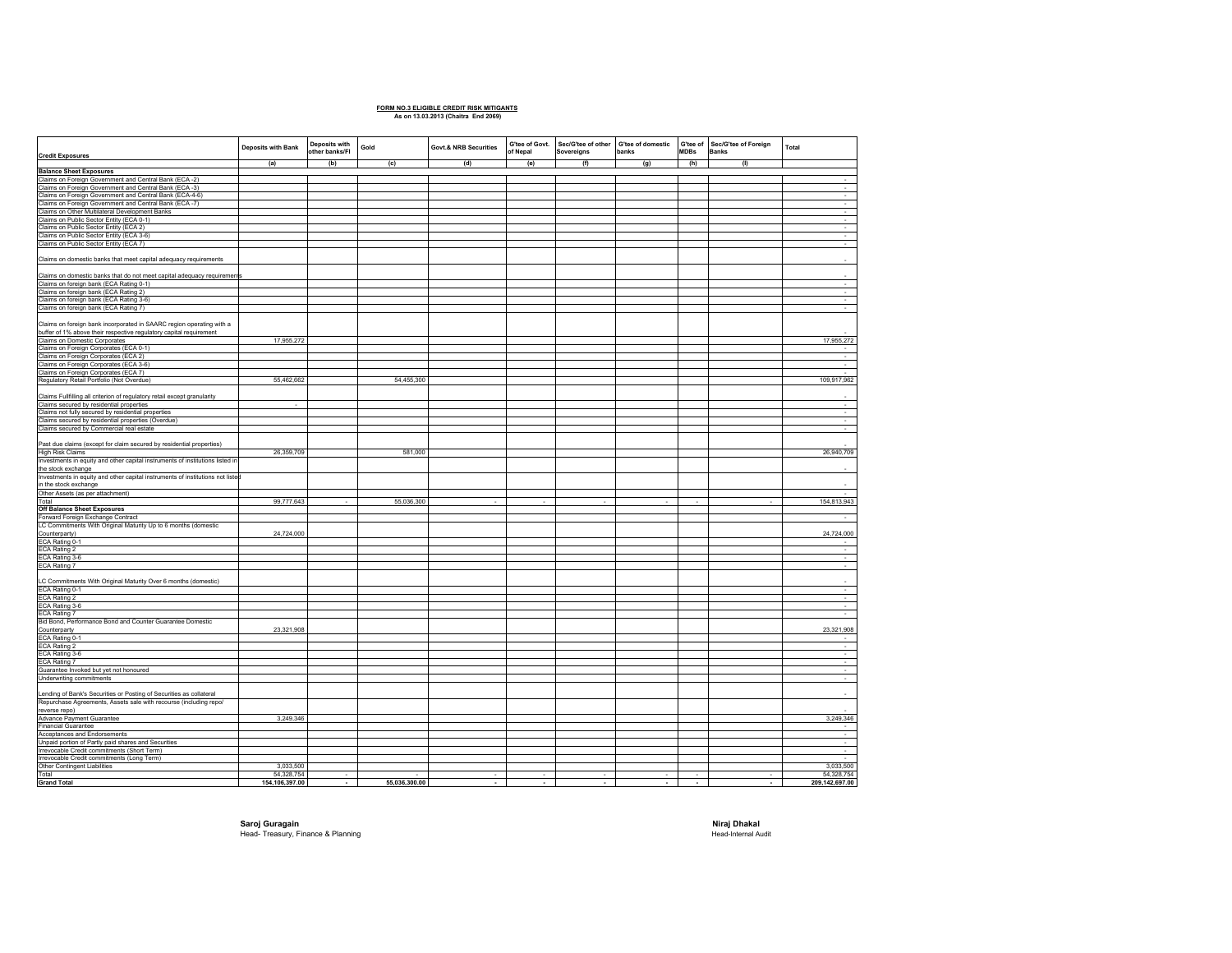### **FORM NO.5 OTHER ASSETS As on 13.03.2013 (Chaitra End 2069)**

| <b>S. No.</b> | <b>Assets</b>                             | <b>Gross Amount</b> | <b>Specific Provision</b> | <b>Net Balance</b> |
|---------------|-------------------------------------------|---------------------|---------------------------|--------------------|
|               | Cash and Cash Items in Transit            |                     |                           |                    |
| 2             | Miscellaneous Expenditure not written off | $\blacksquare$      |                           |                    |
| 3             | <b>Fixed Assets</b>                       | 506,899,557         | 35,205,251                | 471,694,306        |
| 4             | Interest Receivable on Other Investment   | 1,164,111           |                           | 1,164,111          |
| 5             | Interest Receivable on Loan               | 34,457,540          | 34,457,540                |                    |
| 6             | Non Banking Assets                        |                     |                           |                    |
| 7             | <b>Reconciliation Account</b>             |                     | ٠                         |                    |
| 8             | <b>Draft Paid Without Notice</b>          | ۰                   | $\overline{\phantom{0}}$  |                    |
| 9             | <b>Sundry Debtors</b>                     | 280,152             | $\blacksquare$            | 280,152            |
| 10            | Advance payment and Deposits              | 141,326,952         | -                         | 141,326,952        |
| 11            | Staff Loan & Advance                      | 9,319,410           | $\overline{\phantom{0}}$  | 9,319,410          |
| 12            | Stationery                                | 3,364,510           |                           | 3,364,510          |
| 13            | All other assets                          | 217,645,234         | $\overline{\phantom{0}}$  | 217,645,234        |
| ΙΤΟΤΑL        |                                           | 914,457,466         | 69,662,791                | 844,794,675        |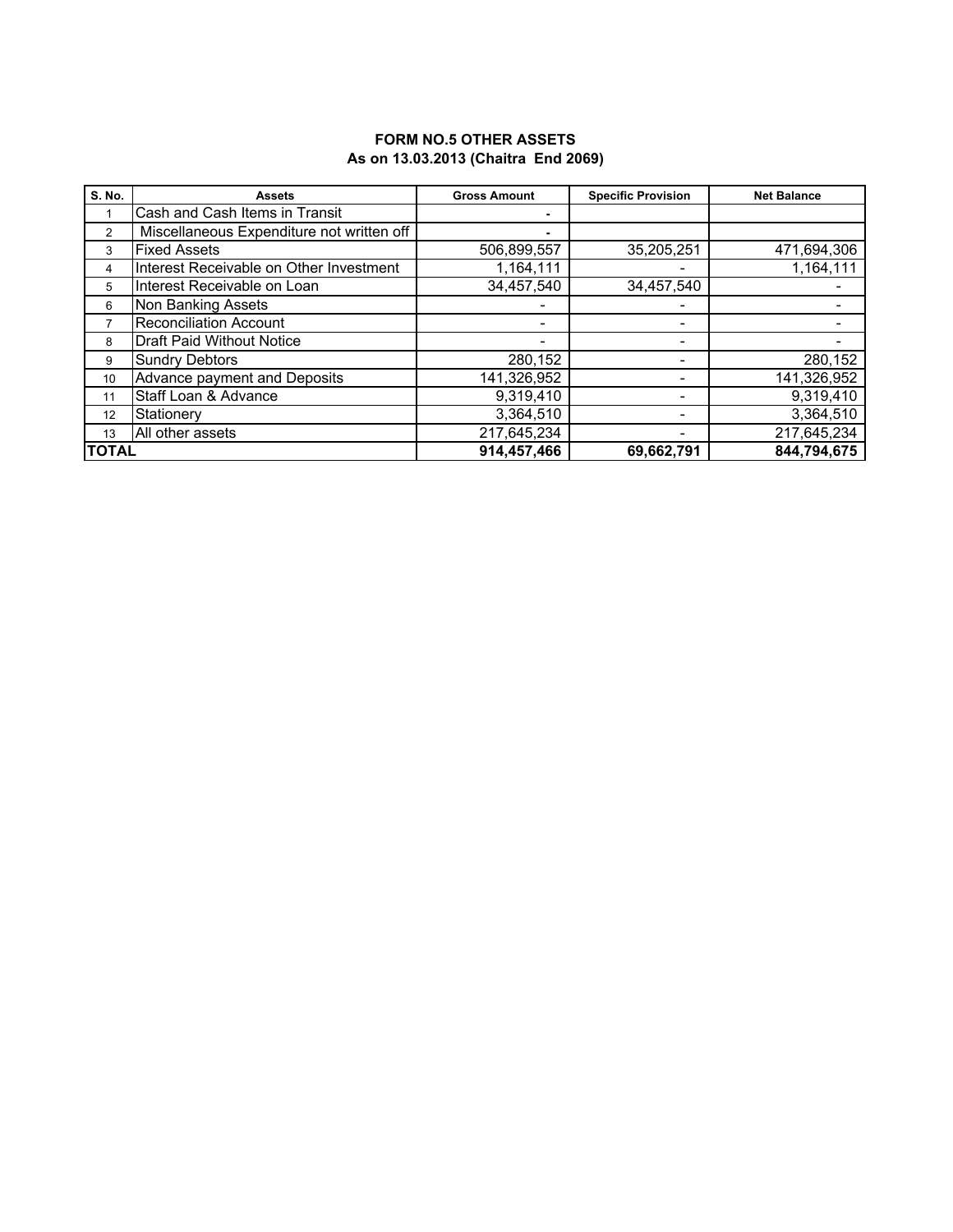| <b>FORM NO.6 RISK WEIGHTED EXPOSURE FOR OPERATIONAL RISK</b> |  |
|--------------------------------------------------------------|--|
| As on 13.03.2013 (Chaitra End 2069)                          |  |

| <b>Particulars</b>                                                  | (2066/67)<br>Year 1 | Year 2 (2067/68) | Year 3 (2068/69) |
|---------------------------------------------------------------------|---------------------|------------------|------------------|
| Net Interest Income                                                 | 216,346,417         | 355,456,322      | 418,583,608      |
| Commission and Discount Income                                      | 3,908,315           | 4,949,150        | 11,251,196       |
| Other Operating Income                                              | 30,740,447          | 34,805,648       | 44,618,555       |
| <b>Exchange Fluctuation Income</b>                                  | 5.606.611           | 157,502          | (175,238)        |
| Addition / Deduction Interest Suspense during the period            | 4,434,107           | 12,541,981       | 8,330,653        |
| Gross income (a)                                                    | 261,035,897         | 407,910,603      | 482,608,774      |
| Alfa (b)                                                            | 15%                 | 15%              | 15%              |
| Fixed Percentage of Gross Income [c=(a×b)]                          | 39, 155, 385        | 61,186,590       | 72,391,316       |
| Capital Requirement for operational risk (d) (average of c)         | 57,577,764          |                  |                  |
| Risk Weight (reciprocal of capital requirement of 10%) in times (e) | 10                  | 10               |                  |
| Equivalent Risk Weight Exposure [f=(d×e)]                           | 575,777,640         |                  |                  |
| <b>PILLAR-II ADJUSTMENTS</b>                                        |                     |                  |                  |
| If Gross Income for all the last three years is negative (6.4 a 8)  |                     |                  |                  |
| Total Credit and Investment (net of Specific Provision)             |                     |                  |                  |
| Capital Requirement for operational risk (5%)                       |                     |                  |                  |
| Risk Weight (reciprocal of capital requirement of 10%) in times     |                     | 10               |                  |
| Equivalent Risk Weight Exposure [q]                                 |                     |                  |                  |
| Equivalent Risk Weight Exposure [h=f+g]                             |                     |                  |                  |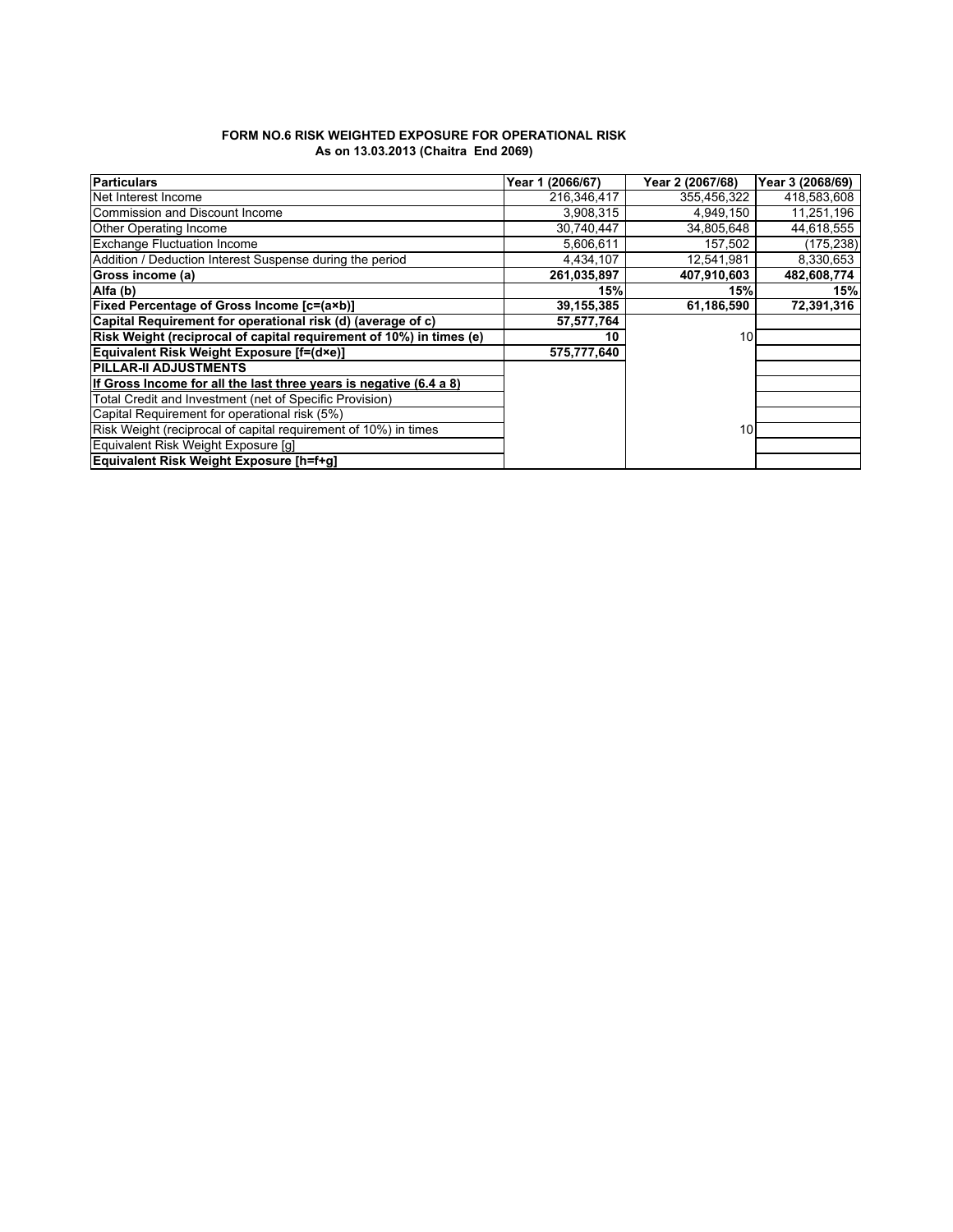## **FORM NO.7 RISK WEIGHTED EXPOSURE FOR MARKET RISK As on 13.03.2013 (Chaitra End 2069)**

| S.No.<br><b>Currency</b>                                            |            | <b>Open Position (FCY)</b> | <b>Open Position (NPR)</b> | <b>Relevant Open Position</b> |
|---------------------------------------------------------------------|------------|----------------------------|----------------------------|-------------------------------|
| 1                                                                   | <b>INR</b> | 45,492,819                 | 72,822,631                 | 72,822,631                    |
| $\overline{2}$                                                      | <b>USD</b> | (167, 118)                 | (14, 572, 654)             | 14,572,654                    |
| 3                                                                   | <b>GBP</b> | 25,215                     | 3,380,053                  | 3,380,053                     |
| 4                                                                   | <b>AUD</b> | 650                        | 59,423                     | 59,423                        |
| 5                                                                   | <b>JPY</b> | 66,000                     | 57,486                     | 57,486                        |
| 6                                                                   | <b>EUR</b> | 24,105                     | 2,753,065                  | 2,753,065                     |
| $\overline{7}$                                                      | CAD        | 4,745                      | 410,537                    | 410,537                       |
| 8                                                                   | <b>CHF</b> | 2,430                      | 227,375                    | 227,375                       |
| 9                                                                   | SGD        | 2,088                      | 147,538                    | 147,538                       |
| 10                                                                  | <b>YUN</b> | 2,000                      | 27,630.00                  | 27,630                        |
| 11                                                                  | <b>THB</b> | 25,130                     | 75,641.30                  | 75,641                        |
| 12                                                                  | <b>DKK</b> |                            |                            |                               |
| 13                                                                  | <b>MYR</b> | 4,185                      | 118,916.78                 | 118,917                       |
| 14                                                                  | <b>SAR</b> | 33,121                     | 774,534.59                 | 774,535                       |
| 15                                                                  | QAR        | 12,323                     | 294,642.93                 | 294,643                       |
| 16                                                                  | <b>AED</b> | 6,450.00                   | 154,284.00                 | 154,284                       |
| 17                                                                  | <b>KRW</b> | 85,000                     | 6,540.75                   | 6,541                         |
| <b>Total Open Position (a)</b>                                      |            | 95,882,953                 |                            |                               |
| <b>Fixed Percentage (b)</b>                                         |            | 5%                         |                            |                               |
| Capital Charge for Market Risk [c=(a×b)]                            |            | 4,794,148                  |                            |                               |
| Risk Weight (reciprocal of capital requirement of 10%) in times (d) |            | 10                         |                            |                               |
| Equivalent Risk Weight Exposure [e=(c×d)]                           |            | 47,941,480                 |                            |                               |